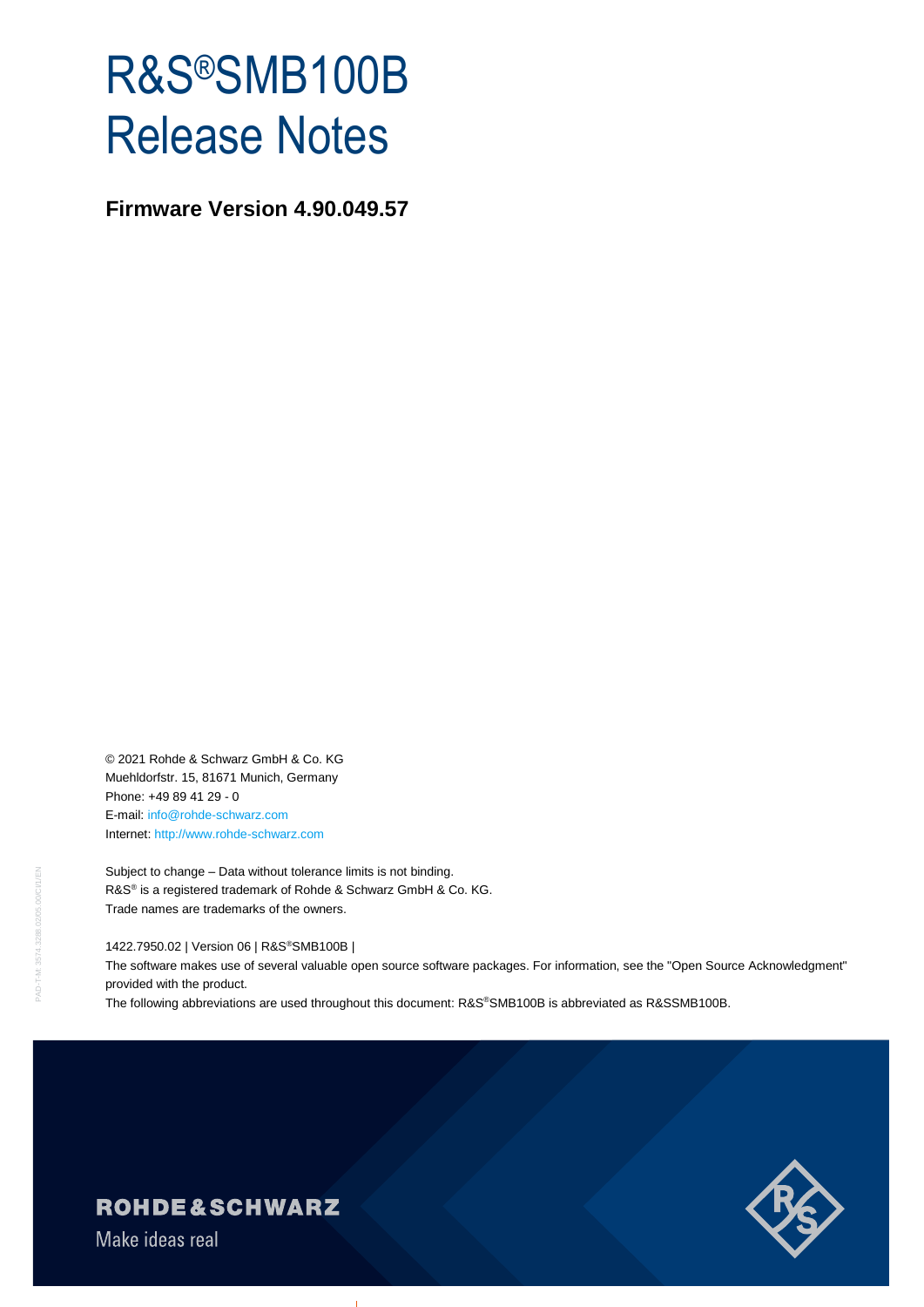## **Contents**

| 4            |                                                  |  |
|--------------|--------------------------------------------------|--|
| 3.5.2        |                                                  |  |
| 3.5.1        |                                                  |  |
| 3.5          |                                                  |  |
| 3.4          |                                                  |  |
| 3.3          |                                                  |  |
| 3.2          |                                                  |  |
| 3.1          |                                                  |  |
| 3            |                                                  |  |
| $\mathbf{2}$ |                                                  |  |
| 1.6          |                                                  |  |
| 1.5          |                                                  |  |
| 1.4          |                                                  |  |
| 1.3          |                                                  |  |
| 1.2          |                                                  |  |
| 1.1          |                                                  |  |
| 1            | Information on the current version and history 3 |  |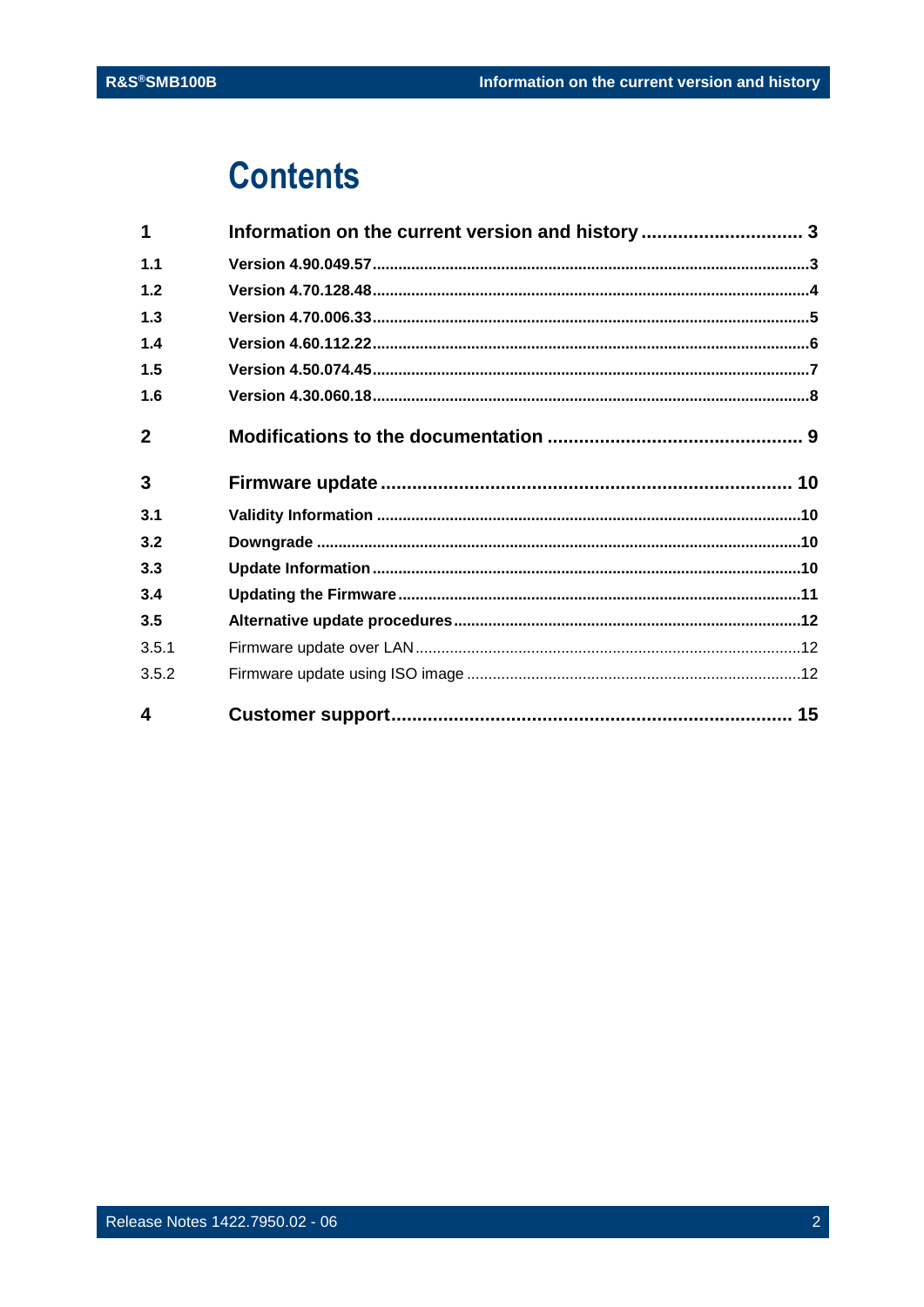## <span id="page-2-0"></span>**1 Information on the current version and history**

## **NOTICE**

To ensure the R&S SMB100B remains highly secure when being updated, only signed updates will be released.

This will make it possible to detect all future unsigned or manipulated updates.

The instrument's behavior can also configured via

"Setup→Security→Security→General→Secure Update Policy".

These settings are password protected.

For more information, see the R&S SMB100B User Manual.

## **NOTICE**

Specified frequency and level setting times for instruments with firmware version 4.90.049.57 and higher are increased by 0.1 ms.

## <span id="page-2-1"></span>**1.1 Version 4.90.049.57**

#### **Released: December 2021**

| New Options |
|-------------|
| None        |
|             |

| New Functionality / Changed Behavior  |        |
|---------------------------------------|--------|
| <b>RF</b>                             |        |
| Improved level accuracy below 200 kHz | 578281 |

| <b>Fixed Issues</b> |                                                                                                                                  |        |
|---------------------|----------------------------------------------------------------------------------------------------------------------------------|--------|
| <b>LF Generator</b> |                                                                                                                                  |        |
|                     | LF Generator shape "Square" does not work                                                                                        | 637133 |
| <b>RF</b>           |                                                                                                                                  |        |
|                     | Error message "Output unleveled" might occur in some situations with<br>level sweep and Settings Characteristics = Uninterrupted | 612985 |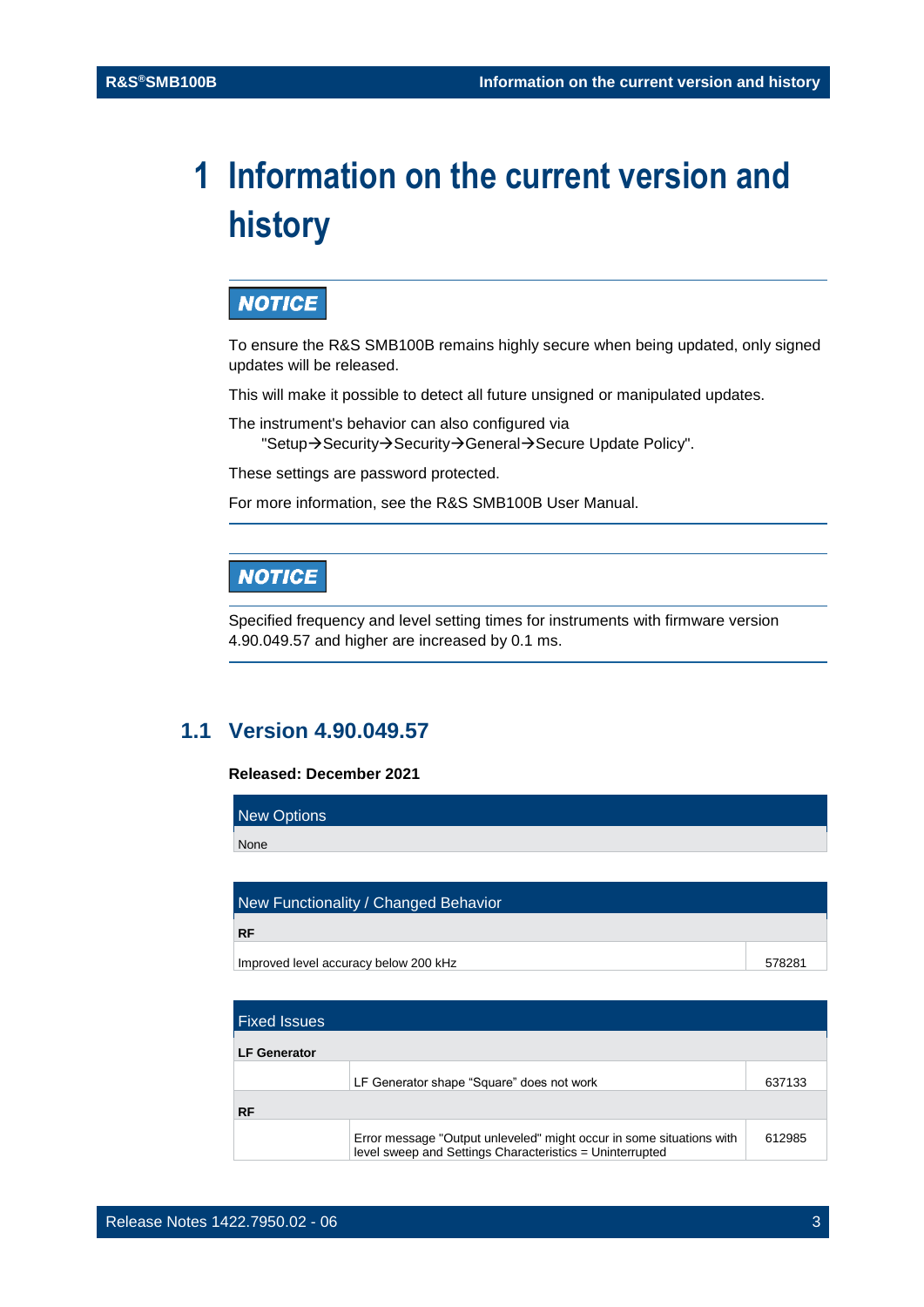| Known Issues       |                                                                                                                                                                                    |        |
|--------------------|------------------------------------------------------------------------------------------------------------------------------------------------------------------------------------|--------|
| External Reference |                                                                                                                                                                                    |        |
|                    | In rare cases the error message 'RFB6.BB: Output unleveled: Gain<br>Control on Upper Limit' appears if the external reference frequency<br>was switched from external to internal. | 421671 |

## <span id="page-3-0"></span>**1.2 Version 4.70.128.48**

#### **Released: September 2020**

New Options

None

| New Functionality / Changed Behavior |                                                                                                                                                                                 |        |
|--------------------------------------|---------------------------------------------------------------------------------------------------------------------------------------------------------------------------------|--------|
| Common                               |                                                                                                                                                                                 |        |
|                                      | Ca. 30% faster internal adjustments                                                                                                                                             | 662773 |
|                                      | Temperature Compensation for increased Level accuracy for<br>temperatures below +18 $^{\circ}$ C and above +33 $^{\circ}$ C is active with datasheet<br>Version higher than 6.0 | 365716 |

| <b>Fixed Issues</b> |                                                               |        |
|---------------------|---------------------------------------------------------------|--------|
| Common              |                                                               |        |
|                     | Touch operations improved                                     | 489016 |
|                     | User Correction: Fill operation of table editor does not work | 682122 |

| <b>Known-Issues</b><br><b>RF</b> |                                                                                                                                                                                    |        |
|----------------------------------|------------------------------------------------------------------------------------------------------------------------------------------------------------------------------------|--------|
|                                  | If no K31 is installed, an error message appears for levels > 20 dBm<br>but does not disappear for levels < 20 dBm                                                                 | 735336 |
| <b>External Reference</b>        |                                                                                                                                                                                    |        |
|                                  | In rare cases the error message 'RFB6.BB: Output unleveled: Gain<br>Control on Upper Limit' appears if the external reference frequency<br>was switched from external to internal. | 421671 |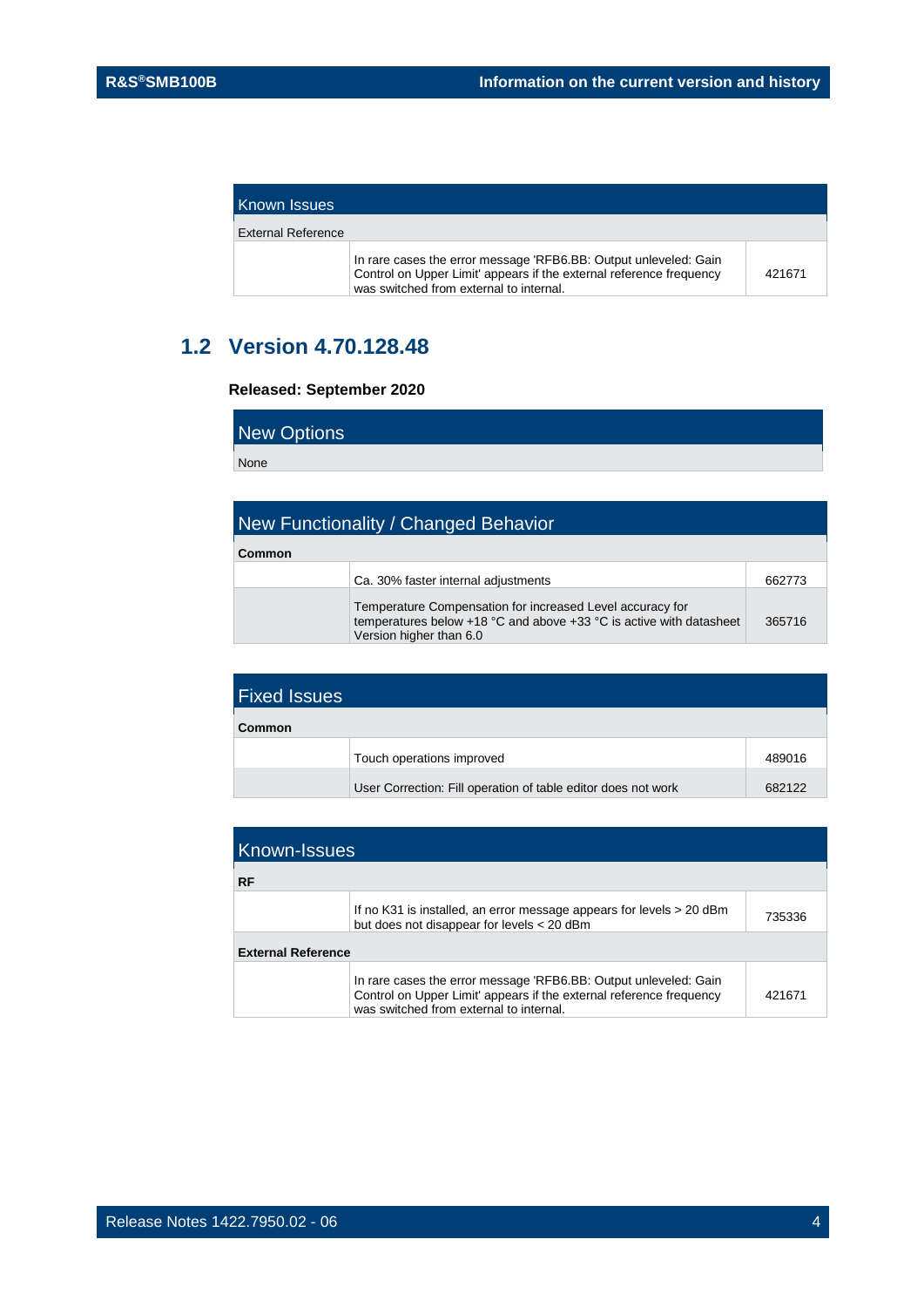## <span id="page-4-0"></span>**1.3 Version 4.70.006.33**

#### **Released: February 2020**

| New Options |  |  |
|-------------|--|--|
| None        |  |  |

## New Functionality / Changed Behavior

| Common |  |
|--------|--|
|        |  |

Context menu can be accessed by pressing the rotary knob for some time. <sup>362578</sup>

| <b>Fixed Issues</b>    |                                                                                                                                   |        |
|------------------------|-----------------------------------------------------------------------------------------------------------------------------------|--------|
| Common                 |                                                                                                                                   |        |
| Hardcopy               | By default, screen-shots are not saved to USB memory                                                                              | 550938 |
|                        | Mouse operation disturbed after touching screen, remote control via<br>VNC does not work as expected.                             | 489231 |
| RF                     |                                                                                                                                   |        |
|                        | In rare cases the error message RFB6.BB: Output unleveled: Gain<br>Control on Lower Limit appears, if pulse modulation is active. | 585193 |
| <b>AM Modulation</b>   |                                                                                                                                   |        |
|                        | The modualtion depth didn't change the PEP value.                                                                                 | 510310 |
| <b>Stereocoder</b>     |                                                                                                                                   |        |
|                        | Direct mode read back does not work                                                                                               | 597784 |
|                        | Read back of PS does not work                                                                                                     | 599475 |
| <b>Pulse Generator</b> |                                                                                                                                   |        |
|                        | In rare cases the pulse train is wrong, if a zero pulse is added at the<br>end of the pulse train.                                | 426320 |

| <b>Known-Issues</b>       |                                                                                                                                                                                    |        |
|---------------------------|------------------------------------------------------------------------------------------------------------------------------------------------------------------------------------|--------|
| <b>External Reference</b> |                                                                                                                                                                                    |        |
|                           | In rare cases the error message 'RFB6.BB: Output unleveled: Gain<br>Control on Upper Limit' appears if the external reference frequency<br>was switched from external to internal. | 421671 |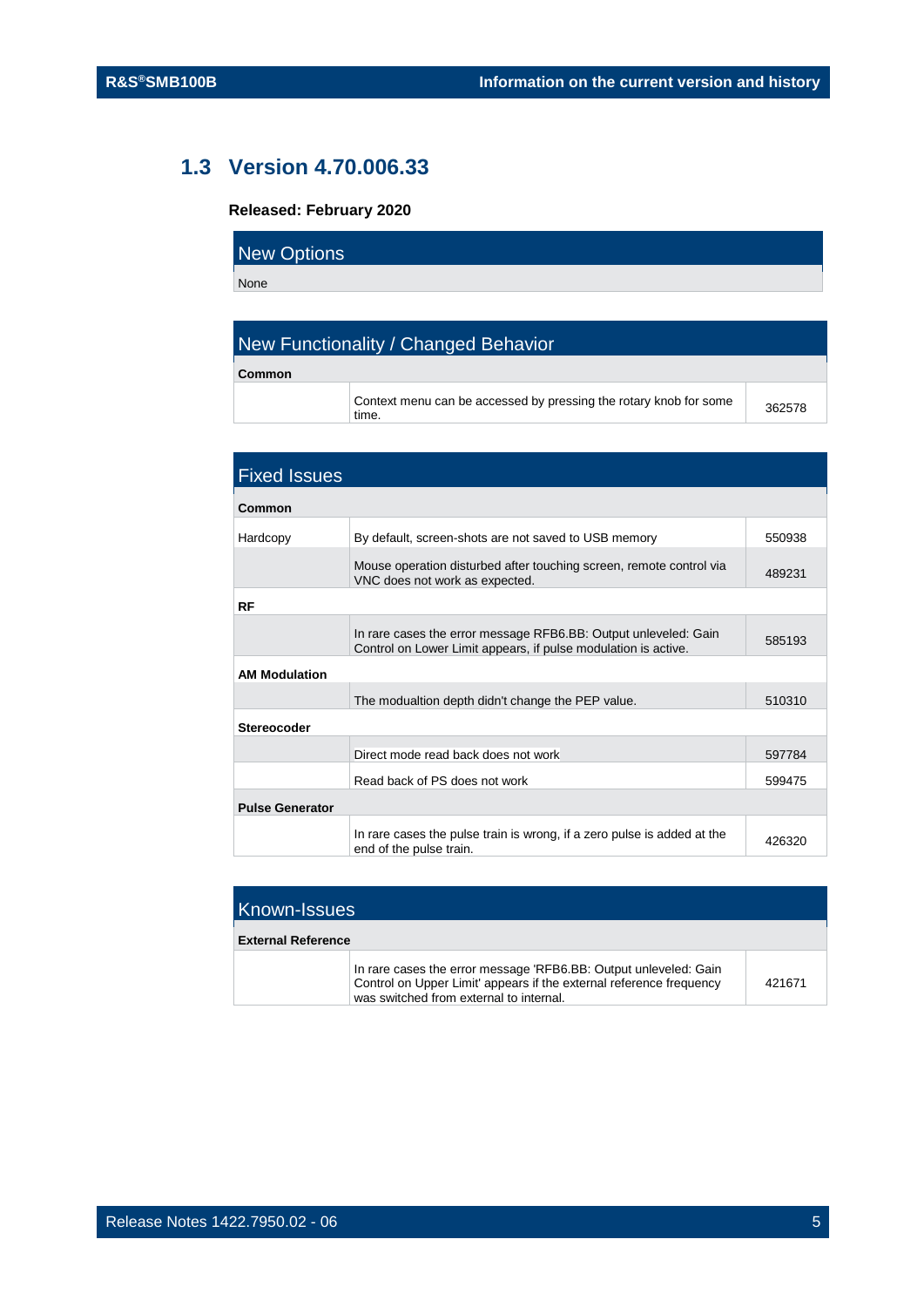## **1.4 Version 4.60.112.22**

## <span id="page-5-0"></span>**Released: May 2019**

| New Options |  |
|-------------|--|
| None        |  |

| New Functionality / Changed Behavior |                                                                               |        |
|--------------------------------------|-------------------------------------------------------------------------------|--------|
| <b>RF</b>                            |                                                                               |        |
| Sweep                                | Sweep will be switched off in case of considerable overrun conditions.        | 456033 |
| List Mode                            | List Mode will be switched off in case of considerable overrun<br>conditions. | 456033 |
| LF Output                            | A new value "Load Impedance" in certain emulations                            | 542234 |

| <b>Fixed Issues</b>    |                                                                                        |        |
|------------------------|----------------------------------------------------------------------------------------|--------|
| Common                 |                                                                                        |        |
| General                | Slide switches can be operated in remote state.                                        | 501226 |
| Internal Adjustment    | Improved Table Adjustment. Internal Adjustments have to be done.                       | 562367 |
| Remote Control         | Error handling: SYSTEM:SERROR? delivers info-messages, different<br>from SYSTEM:ERROR? | 555983 |
| Save Recall            | Frequency is recalled even in case of "Exclude Frequency"                              | 453572 |
| RF                     |                                                                                        |        |
| AM modulation          | The RF level is higher than expected.                                                  | 510294 |
| <b>RF Level Sweep</b>  | In rare cases the level steps are different.                                           | 542768 |
| <b>Pulse Generator</b> | The trigger mode 'Ext Single' doesn't work.                                            | 522691 |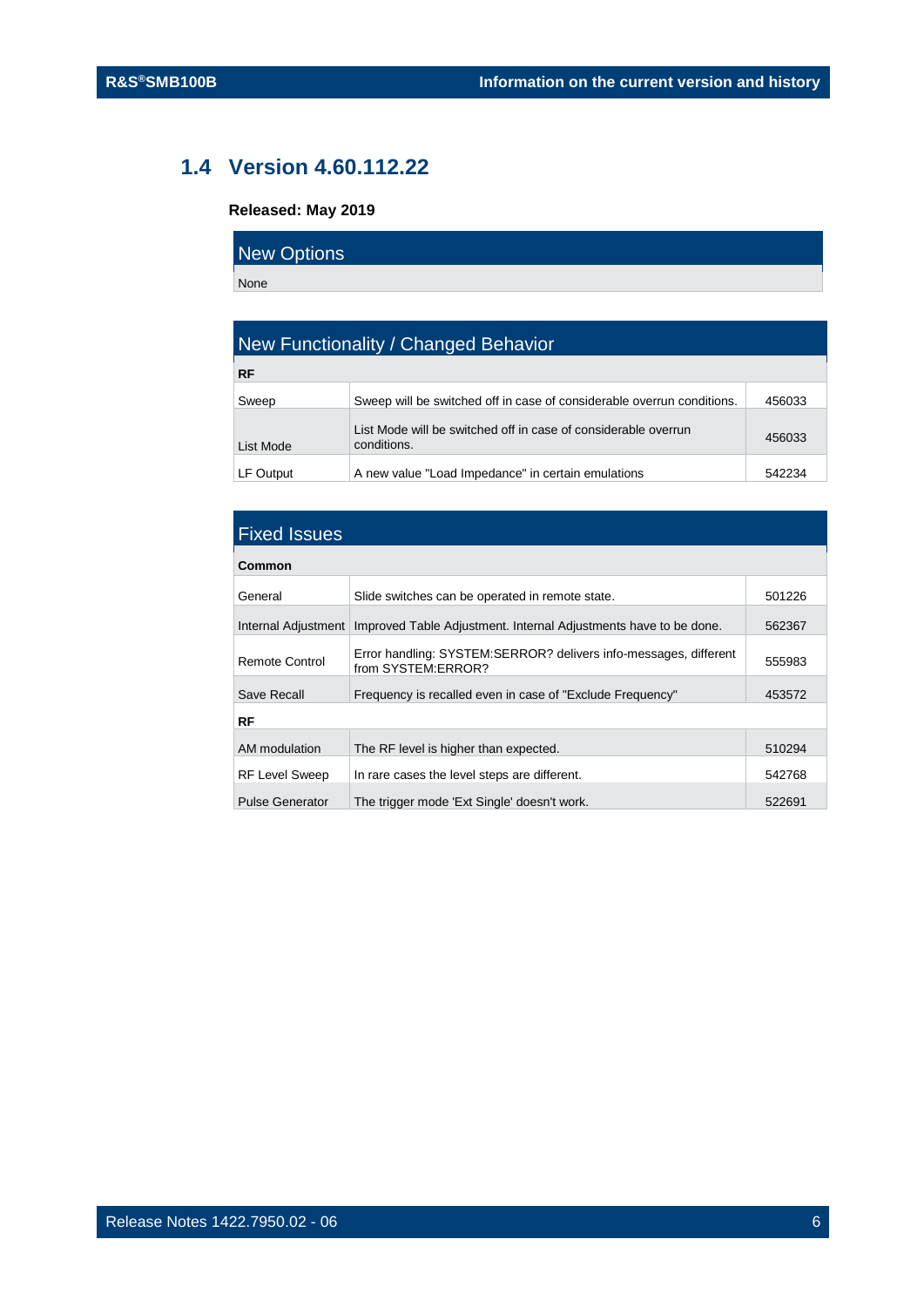## **1.5 Version 4.50.074.45**

### <span id="page-6-0"></span>**Released: Dezember 2018**

| <b>New Options</b> |  |
|--------------------|--|
| None               |  |

| New Functionality / Changed Behavior |                                                                                       |        |
|--------------------------------------|---------------------------------------------------------------------------------------|--------|
| Common                               |                                                                                       |        |
|                                      | Support of Equipment Configuration Viewer.                                            | 431146 |
|                                      | Consecutive identical messages are bundled in info history and SCPI<br>message queue. | 455946 |
| <b>Remote Control Emulation</b>      |                                                                                       |        |
|                                      | Added Emulations for Keysight EXG Generators (N517x).                                 | 419485 |
| RF                                   |                                                                                       |        |
| General                              | Activated internal level limits for frequencies below 1 MHz.                          | 465312 |
| List Mode                            | The minimal dwell time has been reduced to 1 ms                                       | 455790 |
| Sweep                                | The minimal dwell time has been reduced to 1 ms                                       | 455790 |

| <b>Fixed Issues</b> |                                                                               |        |
|---------------------|-------------------------------------------------------------------------------|--------|
| Common              |                                                                               |        |
| Remote Control      | After viClear remote connection via USB not working.                          | 380954 |
| <b>UCOR</b>         | After executing 'Fill UCOR data with sensor' error messages occures<br>twice. | 422497 |
|                     | The correction value doesn't have an effect.                                  | 45840  |

## Known-Issues

In rare cases the error message "RFB6.BB: Output unleveled: Gain Control on Upper Limit" appears in the history.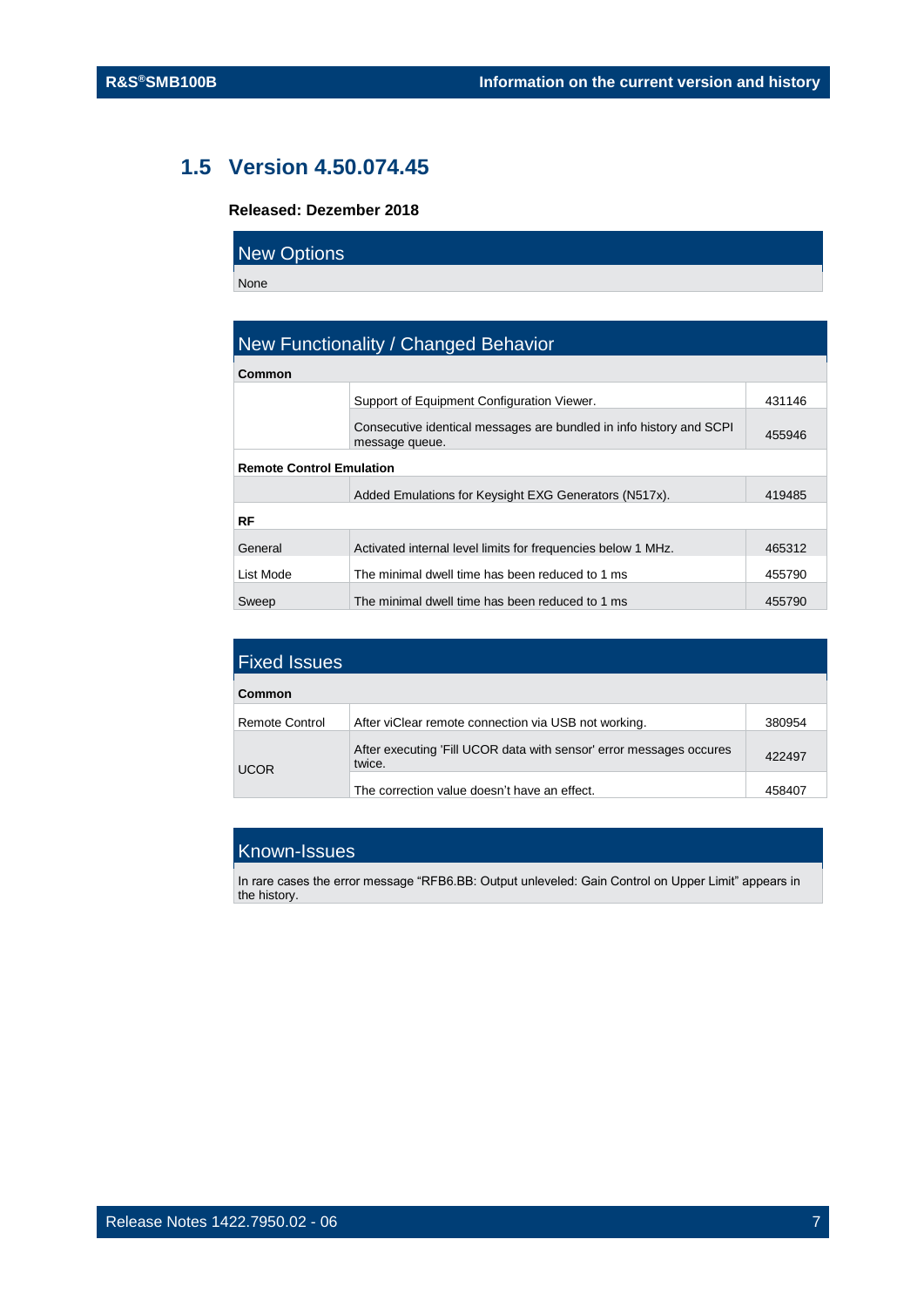## <span id="page-7-0"></span>**1.6 Version 4.30.060.18**

#### **Released: June 2018**

| <b>New Options</b>                                                 |
|--------------------------------------------------------------------|
| R&S® SMBB-B101 Frequency Range: 8 kHz to 1 GHz                     |
| R&S® SMBB-B103 Frequency Range: 8 kHz to 3 GHz                     |
| R&S® SMBB-B106 Frequency Range: 8 kHz to 6 GHz                     |
| R&S® SMBB-B1 OCXO Reference Oscillator                             |
| R&S® SMBB-B1H OCXO Reference Oscillator, High Performance          |
| R&S® SMBB-B3 100 MHz, 1 GHz Ultra Low Noise Reference Input/Output |
| R&S® SMBB-B5 Stereo/RDS Coder                                      |
| R&S® SMBB-B32 Ultra High Output Power                              |
| R&S® SMBB-B86 Remote Control Interface (GPIB and USB)              |
| R&S® SMBB-K22 Pulse Modulator                                      |
| R&S® SMBB-K23 Pulse Generator                                      |
| R&S® SMBB-K24 Multifunction Generator                              |
| R&S® SMBB-K27 Pulse Train                                          |
| R&S® SMBB-K704 Flexible Reference Input from 1 MHz to 100 MHz      |
| R&S® SMBB-K720 AM/FM/PhiM                                          |

## **New Functionality / Changed Behavior**

Initial firmware version for R&S® SMB100B

## Known-Issues

In rare cases the error message "RFB6.BB: Output unleveled: Gain Control on Upper Limit" appears in the history.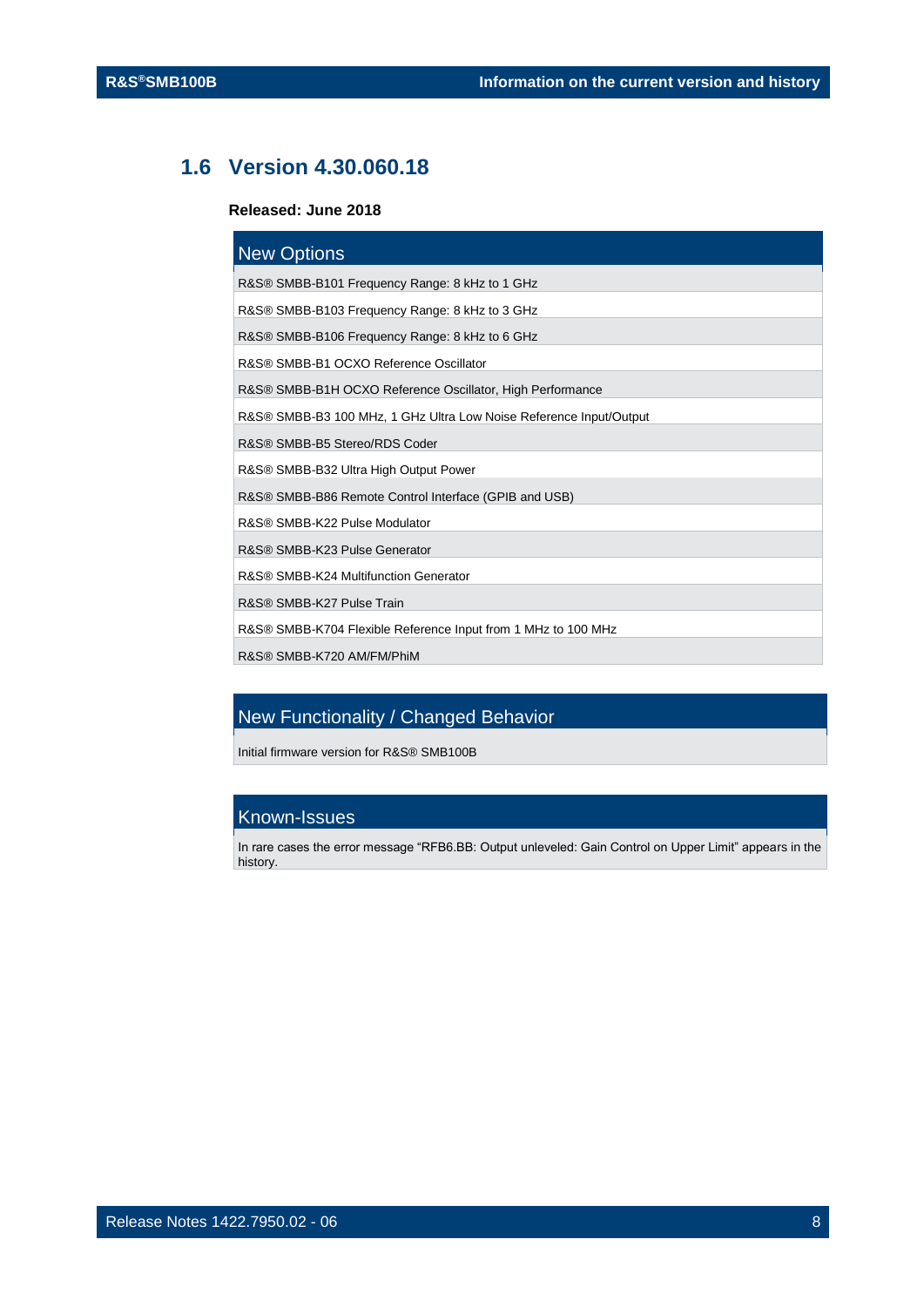## <span id="page-8-0"></span>**2 Modifications to the documentation**

The current documentation is up-to-date.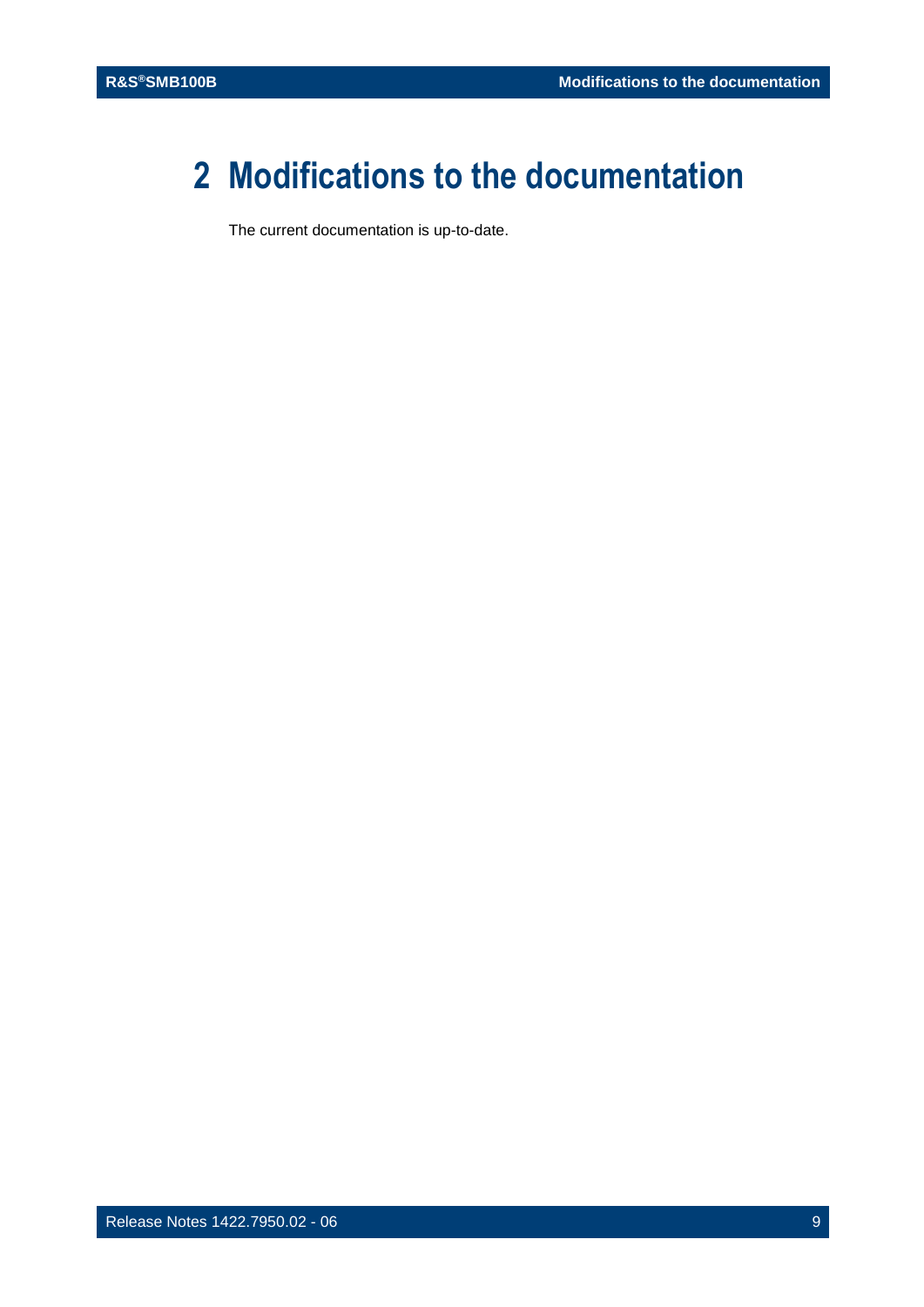## <span id="page-9-0"></span>**3 Firmware update**

## <span id="page-9-1"></span>**3.1 Validity Information**

<span id="page-9-2"></span>

| <b>Device</b>                           | <b>Order Number</b> |
|-----------------------------------------|---------------------|
| R&S® SMB100B RF Analog Signal Generator | 1422.7950K02        |

## **3.2 Downgrade**

Generally it is not recommended to use an earlier version than the latest version available. In some cases the older versions do not support the hardware used in your instrument. Before installing this firmware, check if this could happen:

Start System Config→Setup→Instrument Assembly→Versions / Options In the tab "Firmware", you find the

| Downgrade Info:        |                  |  |
|------------------------|------------------|--|
| Package                | <b>Version</b>   |  |
| <b>Factory Version</b> | SMBB_4.30.005.10 |  |
| <b>Min. Version</b>    | 4.15.009         |  |

- If the version to be installed is greater or equal than the "Min. Version", the hardware will be supported after downgrading. (However, this cannot be guaranteed for all software options)
- ► If the version to be installed is lesser than the "Min.Version", not all of the modules will be supported. **You instrument will not work after downgrading!**
- ► Downgrading may fail using standard rsu-Files (eg. due to changes in the instrument configuration file). In this case, press PRESET-Button during power-on or install ISO image available from service department.

## <span id="page-9-3"></span>**3.3 Update Information**

The update procedure requires that the instrument is operational. There is no need to uninstall the current firmware. Instrument settings are preserved during the update, including user data and network settings.

## **NOTICE**

To perform this procedure, USB Storage must be enabled in security settings. Press the **SETUP** key, select **Security** and check **USB Storage** setting.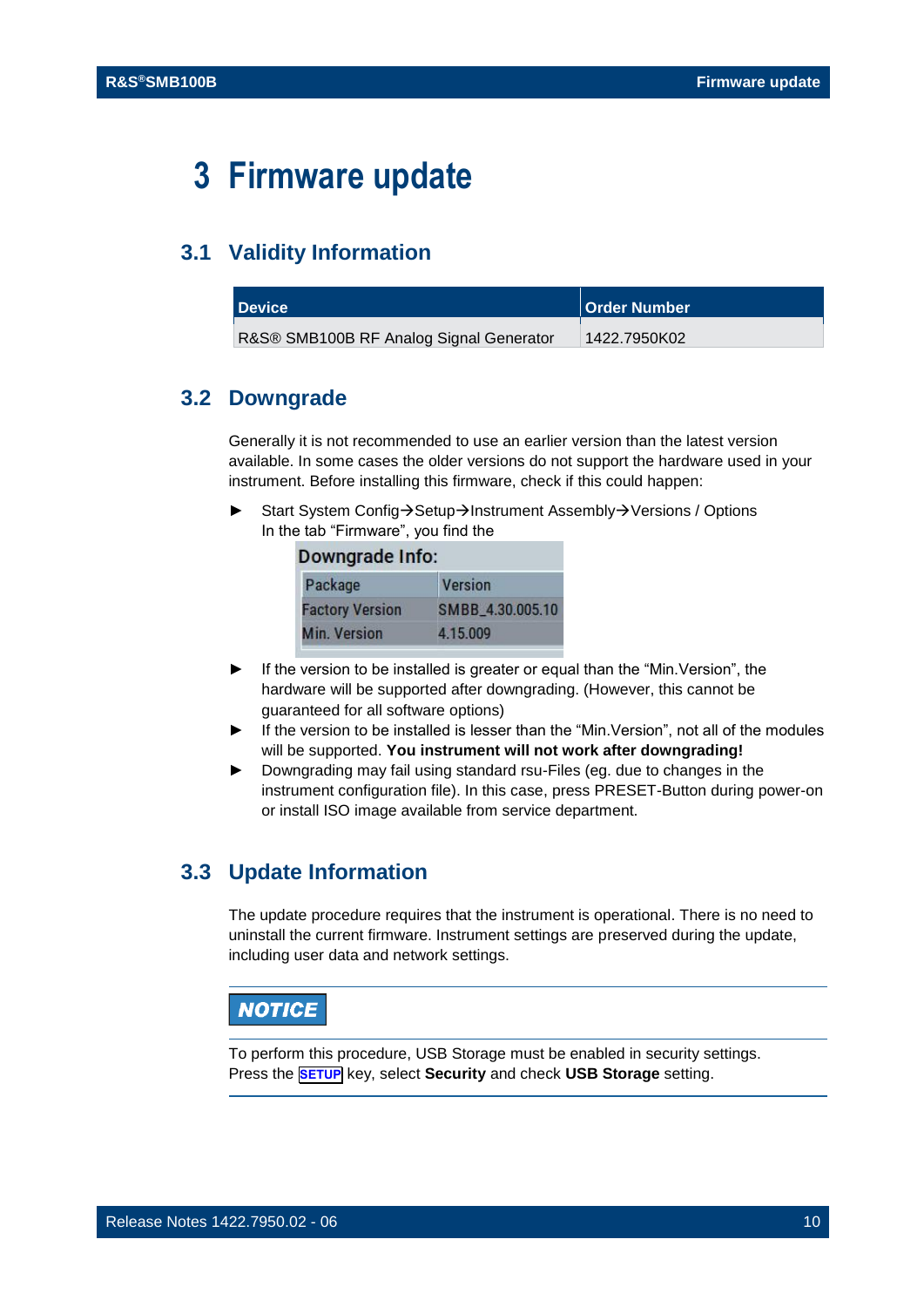## <span id="page-10-0"></span>**3.4 Updating the Firmware**

## **Required equipment**

#### **Software:**

• Firmware update file **SMBB\_<version-number>.rsu**

#### **Hardware:**

USB memory stick with enough free space to save the update file (about 420 MByte).

The memory stick does not need to be bootable and previous data on the stick is not affected. Several update files may reside on the stick in parallel. During update procedure the stick is not modified by the instrument.

#### **Prepare Memory Stick**

- Download update file to a PC
- Connect USB stick to PC and copy the update file **to the root directory**
- Wait until copy procedure has finished and remove USB stick

### **Install new firmware on R&S®SMB100B:**

- Connect USB stick to instrument
- Switch on instrument, if instrument is powered off
- Wait a few seconds until "Process Software Update?" message box appears. Confirm by touching the YES Button or pressing the rotary knob.
- Select firmware version using the arrow keys and press knob to start update
- Wait until "Software update successful" message box appears. This may take several minutes
- Remove USB stick and touch the Reboot button
- The instrument now reboots.

#### **Execute internal adjustments (only if indicated)**

Internal adjustments can be initiated manually (e.g. after warming up) by performing the followings steps:

- **Press PRESET** on the instrument front panel.
- **Press**  $\left\lceil \frac{\text{error}}{\text{error}} \right\rceil$ , select "Internal Adjustments..." and execute "Adjust All". This procedure updates all internal instrument adjustments and will take several minutes.

Adjustments requiring external measurement equipment are not affected by the firmware update and need not to be performed.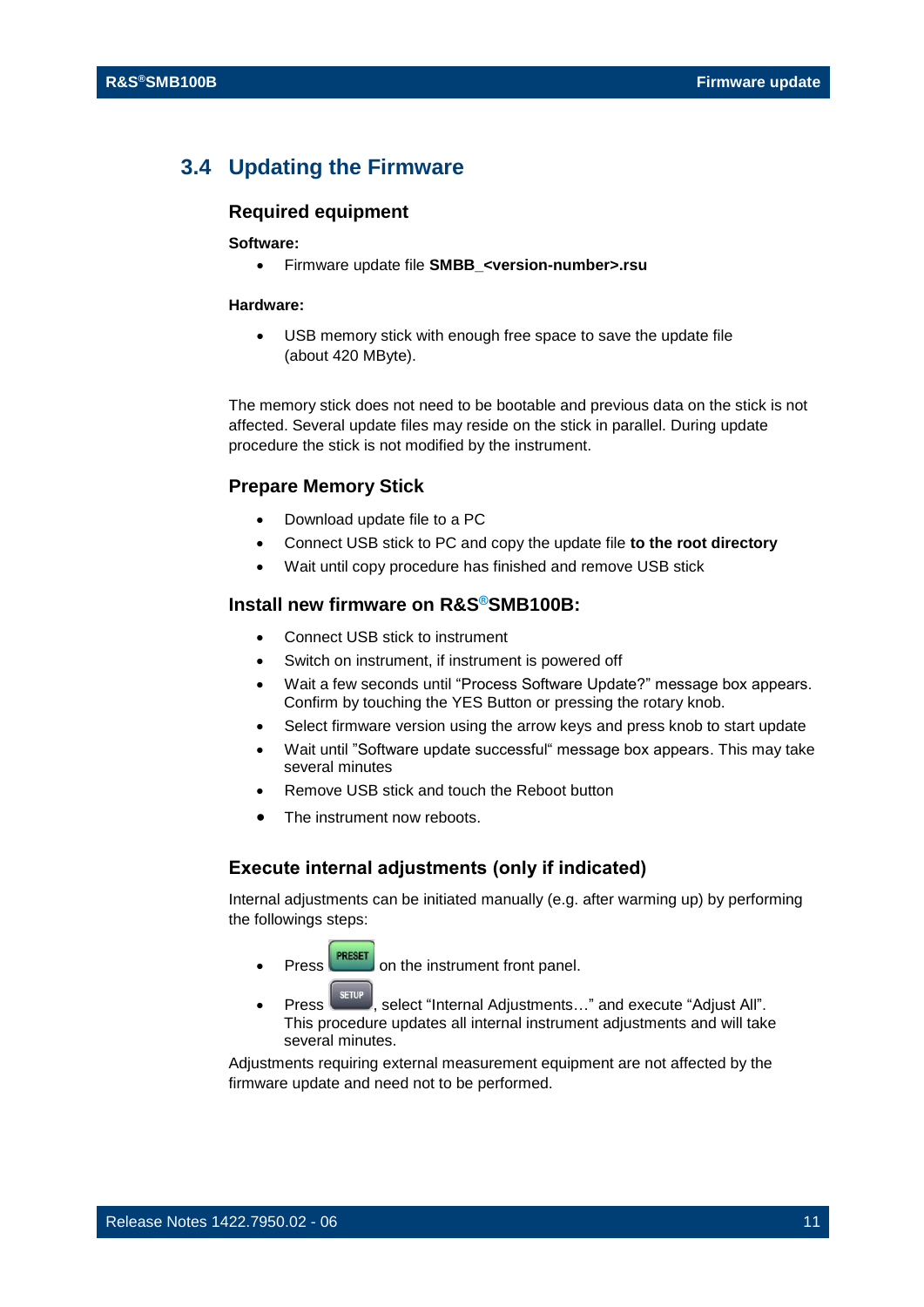## <span id="page-11-0"></span>**3.5 Alternative update procedures**

<span id="page-11-1"></span>The USB firmware update is recommended for most situations. However, alternative methods for updating the firmware are available:

## **3.5.1 Firmware update over LAN**

Instrument settings are preserved during the update, including user data and network settings.

- Get access to the file system of the instrument using ftp (other methods like samba share is also supported, see application note 1GP72 for details). Enter ftp://<ip address or host name>in the file manager
- Copy **SMBB\_<version-number>.rsu** to directory update
- The update procedure starts immediately
- <span id="page-11-2"></span>• Execute internal adjustments, if indicated

### **3.5.2 Firmware update using ISO image**

## **NOTICE**

#### **Potential loss of data!**

User data and user specific instrument settings will be lost during this procedure. Instrument serial number, software license keys and all adjustments requiring external measuring equipment are not affected

### **Required equipment**

#### **Software:**

• ISO image for firmware update **SMBB\_<version-number>.iso Please contact the service department to get this file!**

#### **Hardware:**

- **External** USB CD or DVD ROM burner with USB cable.
- 1 CD Recordable.
- PC with burn program that can burn ISO images onto CD.

Or

- 1 USB-Stick formatted with FAT32 file system
- PC with a program for creating a bootable USB-Stick e. g. UNetbootin.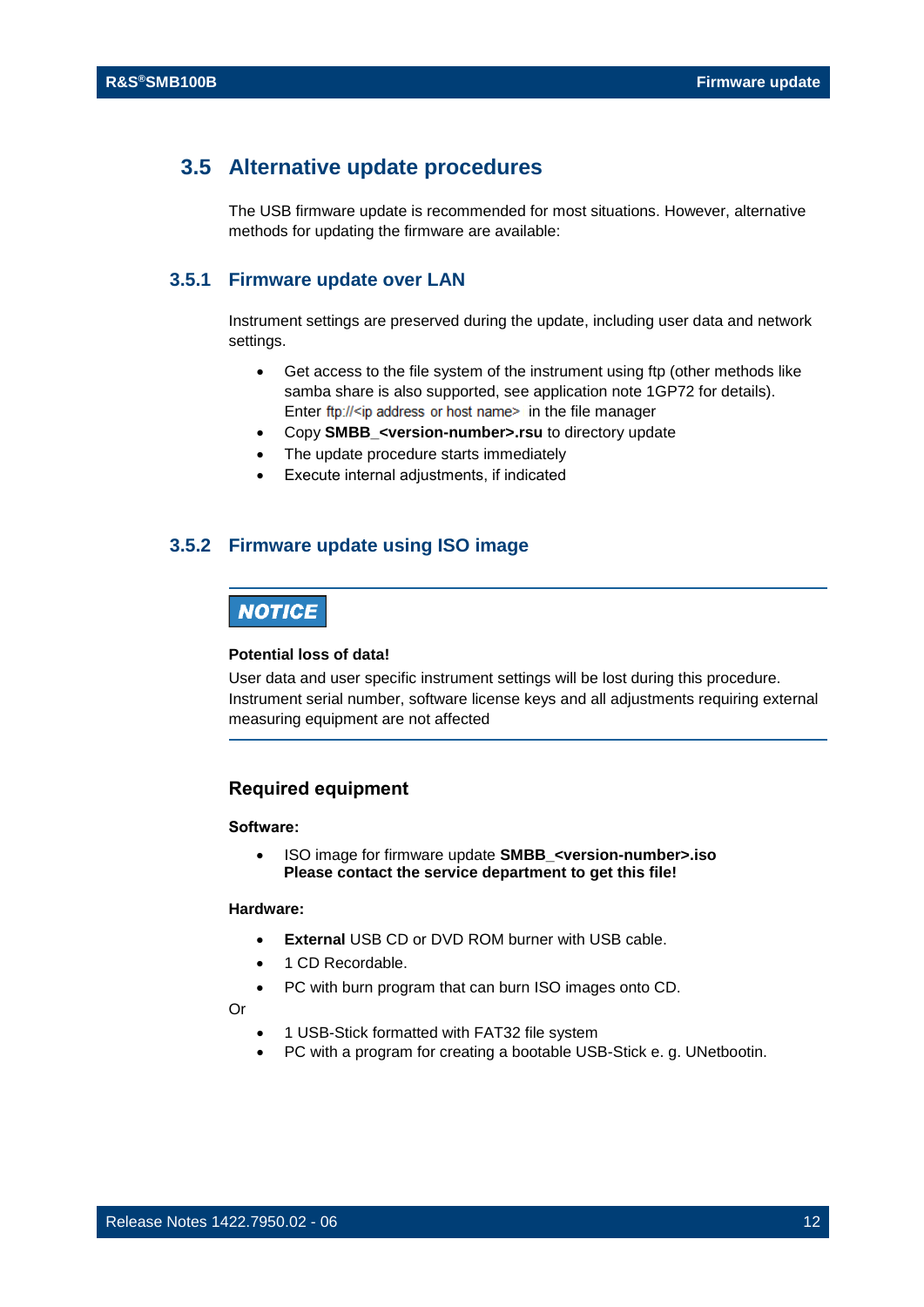#### **About ISO image**

This is a standardized file format for creating CD images. A CD image is a single file encapsulating the whole data of a CD including directories and files. Unpacking the image to a CD restores the original data. Almost any CD burning program is able to write CDs based on ISO images.

#### **Update procedure with external CD-ROM burner**

#### **Burn ISO image onto CD**

On most computers, burning an ISO image can be initiated by simply double clicking the ISO image file. If this is not the case, the manual procedure is similar to the following instructions. Nero Burning ROM (StartSmart) is used in this example.

- Connect the external USB CD/DVD drive to the PC
- Insert CD recordable
- **Start Nero StartSmart**
- Select medium "CD"
- Select "Create Data CD"
- From the **Files menu**, open file **SMBB\_<version-number>.iso**
- Click "Burn"
- When finished, close Nero and disconnect external USB CD/DVD drive

#### **Install new firmware on R&S®SMB100B**

- Instrument must be switched off
- Connect the external USB CD/DVD drive to the R&S®SMB100B
- Switch on Instrument
- The instrument boots from external drive
- Follow the instructions on screen
- Disconnect the external USB device
- Reboot instrument
- Execute internal adjustments, if indicated

#### **Update procedure with external CD-ROM burner**

UNetbootin is used for this example

- Format an USB stick with FAT32
- Download the unetbootin Windows application from the web <https://unetbootin.github.io/>
- Start the UNetbootin application
- Select the **SMBB\_<version-number>.iso** and your USB stick
- Press OK. The bootable stick is prepared now
- Insert the prepared stick to the USB port on the rear side of the SMBVB
- Power on the SMBVB
- Select 'installer' in the UNetbootin menu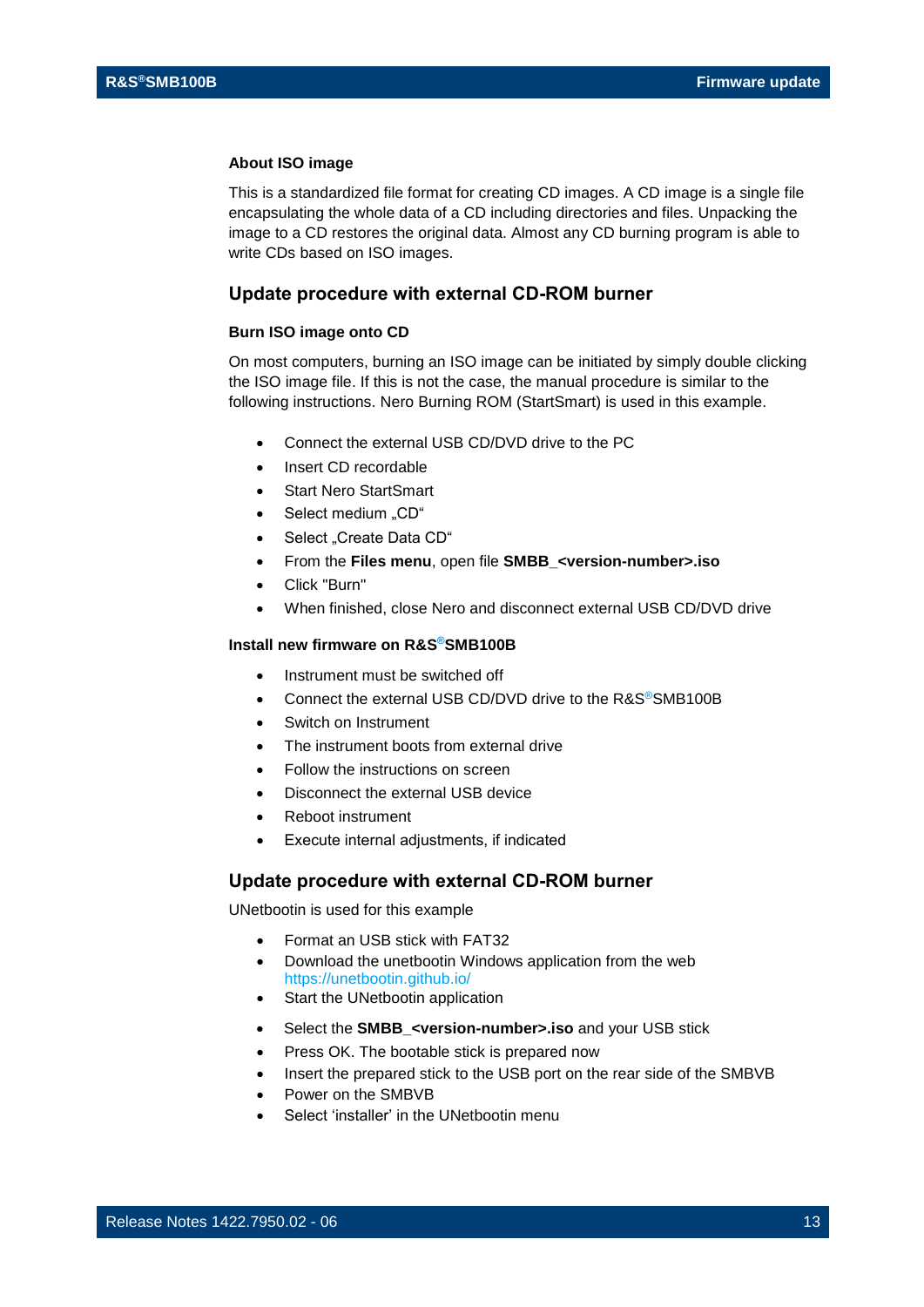

- The ISO is now copied to the SMBV100B
- Start the installation

## **NOTICE**

If the CD refuses to boot please ensure that you have burned the ISO-image as an "image" and not as a single file. Check the CD regarding presence of several files.